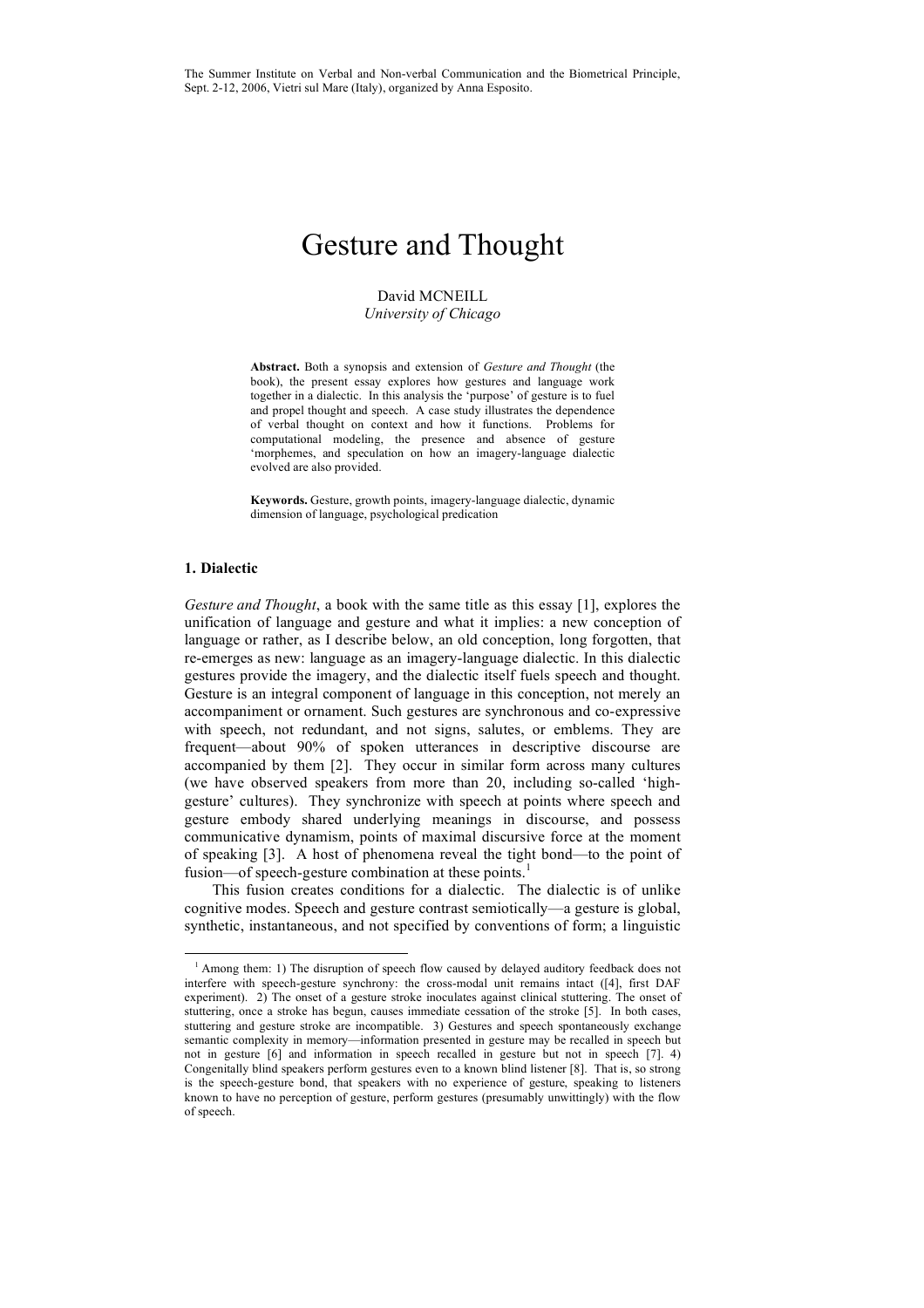form is analytic, combinatoric, linear, and defined by socially-constituted rules. Their synchrony sets up a combination of opposites expressing the same idea unit. Such a combination is unstable and seeks resolution, and this fuels thinking for speaking. Such is the process of utterance formulation in a dialctic (contrasting with such standard psycholinguistic models as, e.g., [9]). A dialectic implies:

- A conflict or opposition of some kind, and<br>• Resolution of the conflict through further c
- Resolution of the conflict through further change or development.

The concept of an imagery-language dialectic extends (with gesture) a concept initiated by Vygotsky, in the 1930s [10].

This new conception also recaptures an insight lost for almost a century, that language requires two simultaneous modes of thought—what Saussure, in recently discovered notes composed around 1910 [11], termed the 'double essence' of language (although he expressed this without reference to gestures). Wundt [12], writing at almost exactly the same time, had a similar insight in this famous passage:

"From a psychological point of view, the sentence is both a simultaneous and a sequential structure. It is simultaneous because at each moment it is present in consciousness as a totality even though the individual subordinate elements may occasionally disappear from it. It is sequential because the configuration changes from moment to moment in its cognitive condition as individual constituents move into the focus of attention and out again one after another"  $(p, 21)$ .

*Gesture and Thought* focuses on the real-time actualization of thought and language, regarding language multimodally and in context—its dynamic dimension. On the dynamic dimension, language appears to be a process, not an object. On the crosscutting static dimension, it looks to be an object but not a process. In fact, both dimensions must be considered, as both are indispensable to a full theoretical explication of utterances

### **2. Imagery**

'Imagery' in this discussion is defined as a *symbolic form that lacks duality of patterning*—to use Hockett's term for one of his 15 design features of language [13]. It is a symbol whose form is determined by its meaning, not shaped by contrasts with other forms or by conventional standards of form qua form. In addition. imagery in gesture is actional as well as visuospatial. It is also nonphotographic. The form of the gesture is driven by its meaning as much as by simulation.

#### *2.1. Metaphor expands imagery*

Thanks to metaphor, imagery is not limited to concrete references. Metaphoricity is a fundamental property of gesture [14]; without it the dialectic is restricted to a narrow band of concrete description. Metaphor extends imagery to encompass abstract meaning. A famous example is the 'conduit' metaphor, which appears in such purely verbal uses as "there was a lot in that book"; the image being that meaning is a substance and the book is a container [15, 16]. A gestural conduit metaphor is the Palm Up Open Hand (PUOH), described by Cornelia Müller [17], where the palm 'holds' or 'contains' some

<sup>&</sup>lt;sup>1</sup> I am grateful to Zenzi Griffin for alerting me to this passage.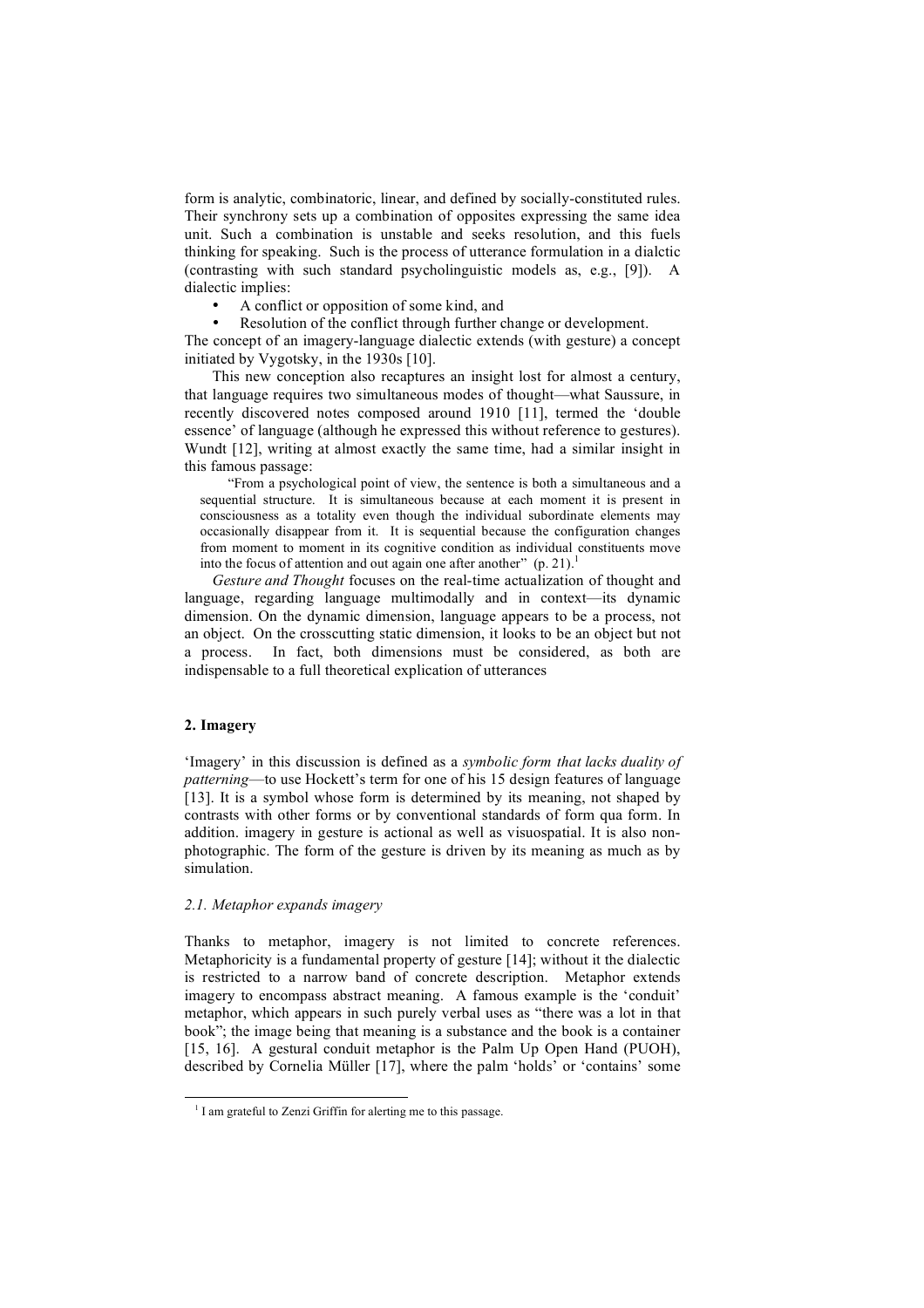'discursive substance'. Via PUOH, totally abstract content can, as imagery, engage co-expressive linguistic material dialectically, and thus initiate conceptual change. An example is a colloquium speaker saying "you  $[=a$ computer program] just wander around idly …" The metaphor of a wanderer was accompanied by a simultaneous gestural metaphor, in which the right hand was rotating and the left hand was motionless, with these meanings:

> $RH =$  the state of the program now  $LH =$  the state of the program just before

The palms were facing inward, which suggests a flow of time away from speaker, who was the zero point for the deixis of the scene. The gestures were otherwise like the PUOH, presenting discursive objects that were in space and behaving in a wandering way. The gesture realizes the abstract notion of a computer operation as an object; speech at the same time refers to "you" and "wandering", two further objectifications. Thus gesture and verbal metaphors were in creative tension. A detailed illustration of dialectic, together with an analysis of how the form of the utterance resolves the dialectic, is given in Section 4.

#### **3. The specific gesture type**

The semiotic combinations that create an imagery-language dialectic are summarized in what I once termed Kendon's Continuum [4], named after [19]:

> Spontaneous Gesticulation (Mode 1)  $\rightarrow$  Languageslotted (Mode 2)  $\rightarrow$  Pantomime (Mode 2)  $\rightarrow$ Emblems (Mode 2)  $\rightarrow$  Signs

Mode 1=unwitting gestures, Mode 2=gestures intended as symbols (due to S. Duncan).

As one goes from gesticulation to sign language:

- The obligatory presence of speech declines.
- Language like properties increase.
- Socially regulated signs replace spontaneously generated formmeaning pairs.

The simultaneous presence of gesticulation and speech pits unlanguage and language at the same moment. Gesticulation is the type of gesture we analyze in depth; language-slotted gestures are also gesticulations but have a different timing relation—replace speech rather than synchronize with it ("he goes [gesture]", the gesture timed to coincide with a vacant grammatical slot); pantomime is dumb-show and occurs without speech at all; an emblem is a culturally established morpheme (or semi-morpheme, because it does not usually have syntagmatic potential), such as the "OK" sign and others, and can occur with or without speech; and sign languages are full socially-constituted languages and combine with speech only with distortion (American Sign Language and others).

Even though 'gesticulation' (hereafter, 'gesture') is only one point on the Continuum it dominates gesture output in storytelling, living space description, academic discourse (including prepared lectures) and conversation—commonly 99% if not all gestures (the propensity to combine conventionalized emblems

 $3$  This example is discussed in [18]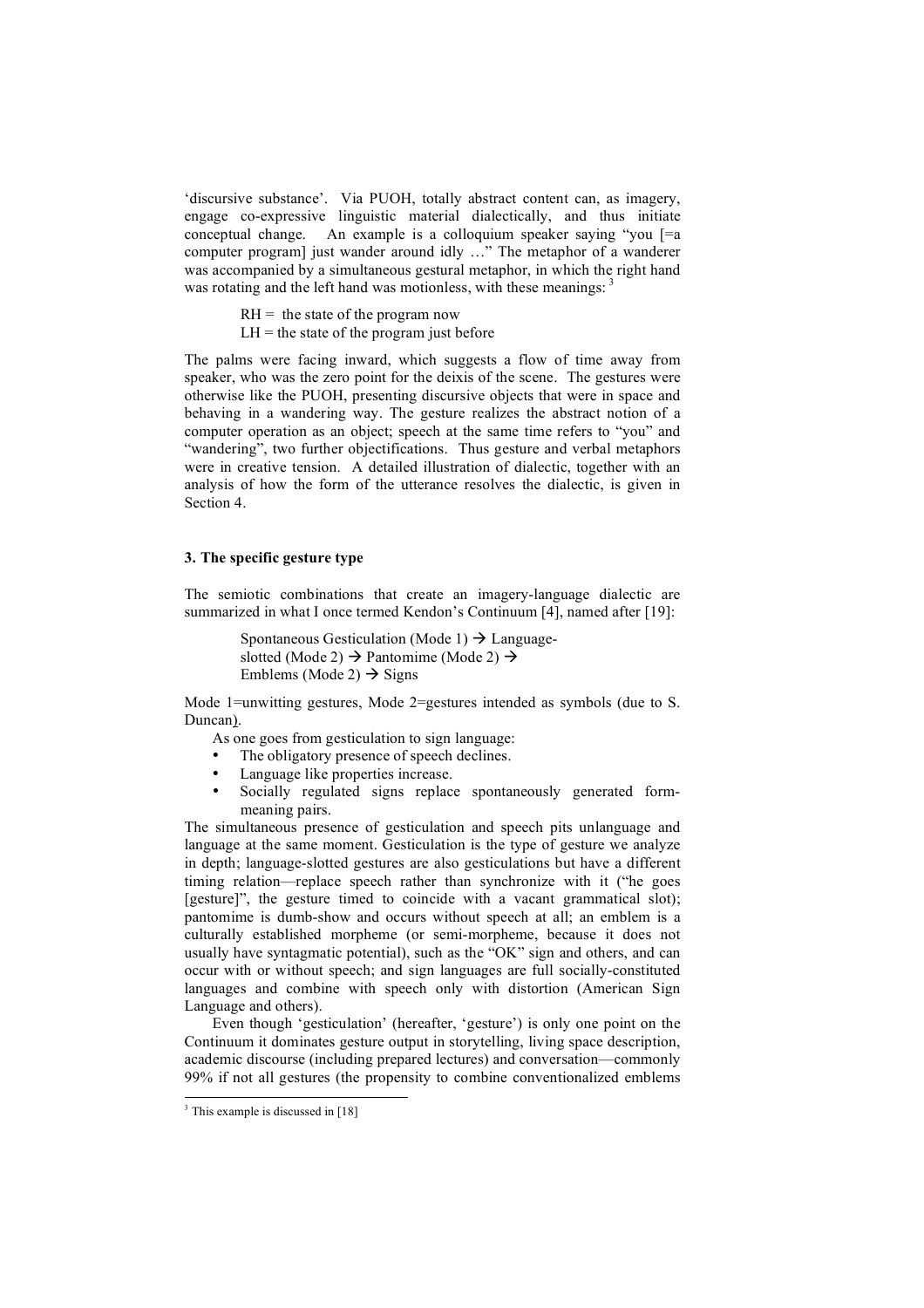or 'quotable' gestures [20] with gesticulation varies across cultures; in the genres listed, among North American speakers at least, it is essentially absent). As the Mode 1/Mode 2 distinction indicates, gesticulation alone is unwitting, not intended as symbols. They are integrated with linguistic content that appears to the speaker, unaware of gesture, to be the main object of semiosis. 4

# **4. The growth point**

The smallest unit of the imagery-language dialectic is posited to be a 'growth point,' so named because it is theoretically the initial unit of thinking for speaking out of which a dynamic process of organization emerges. A growth point combines imagery and linguistic categorial content, and the theory is that such a combination initiates cognitive events. A growth point is an empirically recoverable idea unit, inferred from speech-gesture synchrony and coexpressiveness.

#### *4.1. A case study*

An example recorded in an experiment (offered in part because of its ordinariness) is a description by one speaker of a classic Tweety and Sylvester escapade, which went in part as follows: "and Tweety Bird runs and gets a bowling ba[ll and drops **it do**wn the drainpipe]." Speech was accompanied by a gesture in which the two hands thrust downward at chest level, the palms curved and angled inward and downward, as if curved over the top of a large spherical object. At the left bracket, the hands started to move up from the speaker's lap to prepare for the downward thrust. Then the hands, at the very end of "drops," held briefly in the curved palm-down position, frozen in midair (the first underlining). Next was the gesture stroke—the downward thrust itself—timed exactly with "it down" (boldface). Movement proper ceased in the middle of "down," the hands again freezing in midair until the word was finished (the second underlining). Finally, the hands returned to rest (end of second underlining up to the right bracket). The two holds reveal that the downward thrust was targeted precisely at the "it down" fragment: the downward thrust was withheld until the speech fragment could begin and was maintained, despite a lack of movement, until the fragment was completed. Significantly, even though the gesture depicted downward thrusting, the stroke bypassed the very verb that describes this motion, "drops," the preparation continuing right through it and holding at the end—an explanation for this seeming overshoot is provided later.

The growth point was thus the fragment, "it down," plus the image of a downward thrust. Both sides of the growth point are essential, and are opposed dialectically in that the linguistic components have combinatoric potential and categorize the image; the imagery component embodies these categories in an instantaneous whole; the different modes are simultaneously active (for the speaker and the listener, who is trying to recreate the growth point). That one idea exists in two such different modes is the motive force for the utterance and its linked meaning formation.

 <sup>4</sup> The Continuum grew into four Continua in [21].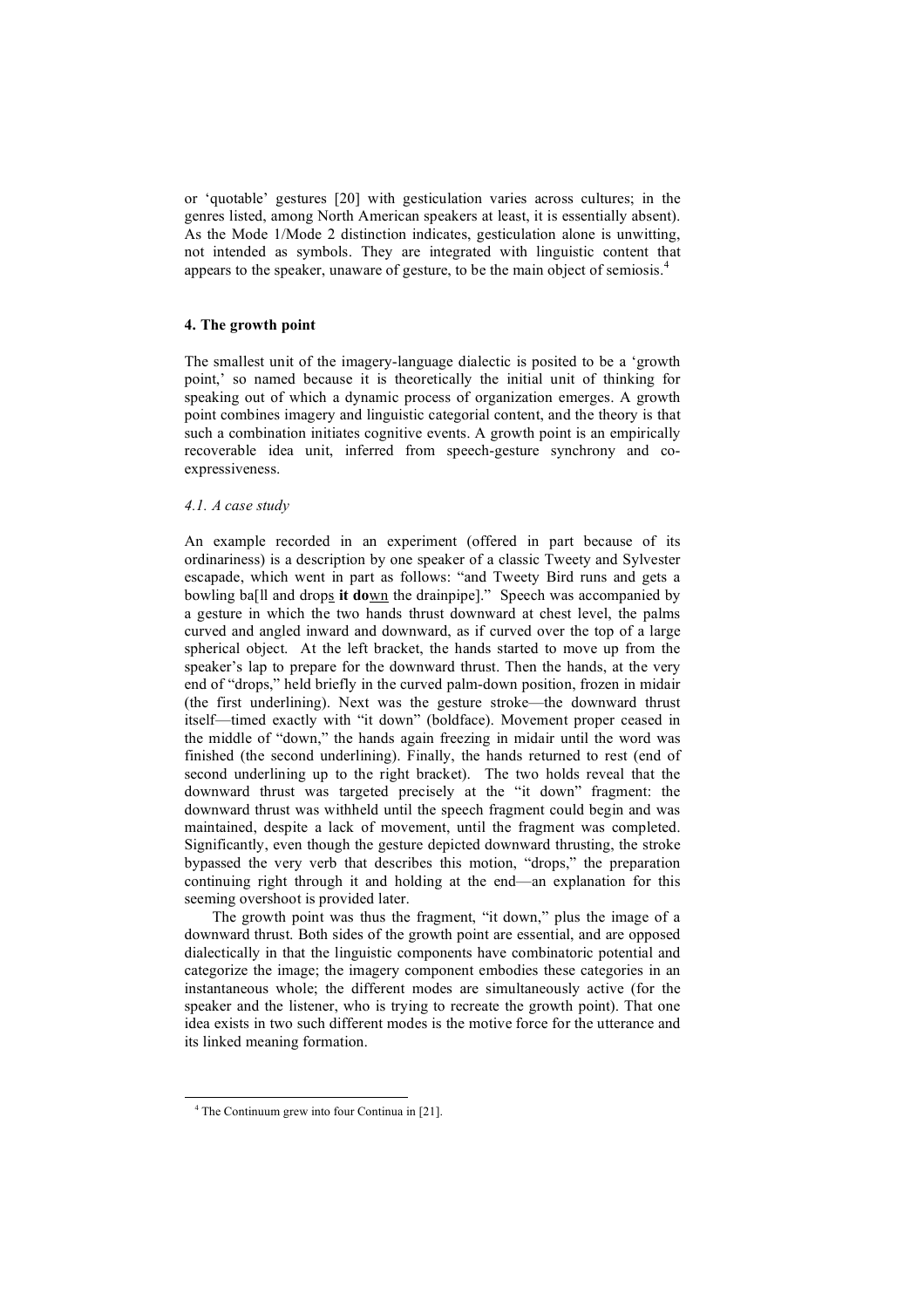#### *4.2. Unpacking*

The growth point is resolved by unpacking it into a more stable form, with a grammatical construction being the most stable outcome possible. Intuitions of good form (called 'intuitions-1,' the individual's direct perceptual experience of the static structure language) arise and are the *stop orders* for the dialectic. Once the speaker sensed a well-formed construction, she resolved the conflict by distributing the imagery and categorial content of the growth point into its prepared slots, and this stopped the dialectic process (how this might work is illustrated below). In this way, the dynamic intersects the static, as expected by Saussure's double essence insight—intersects it in fact in several ways: in the growth point, in the unpacking, and in the stop order. It is not that unpacking invariably reaches a full grammatical construction. It proceeds until some threshold of stability is reached, which may often be less than a complete outcome; or it may just break off if stability proves unattainable in the time spans attainable at socially realistic speech rates, e.g., because of an inappropriate construction attempt. Thus pauses and grammatical approximations, rife in daily discourse, can be explained as products of the dialectic resolution and the speaker's efforts toward it within limited time spans.

In this example, nonetheless, the growth point smoothly unpacked into a construction, the causative "someone drops (=causes to move by dropping) something down some landmark object." Intuitions-1 of the caused-motion construction arose and became the stop order, the construction plausibly resolving the dialectic by providing slots for the growth point image and its categorial content.

| Subi                   | Obi               | Obl  |
|------------------------|-------------------|------|
|                        |                   |      |
| $\varnothing$ (Tweety) | drops it (b-ball) | down |

(boldface for the slots that gathered the pieces of the growth point; the Tweety subject and the verb "drops" are explained below).

#### *4.3. Context and fields of oppositions*

Context is a second source of dynamism. Theoretically, a growth point is a psychological predicate in Vygotsky's [9] sense, a significant contrast within a specific context (cf. the concept of communicative dynamism [3]. While context reflects the physical, social and linguistic environment, it is also a mental construction; the speaker constructs this representation of context, in order to make the intended contrast meaningful within it. The growth point is thus not fixed and implies the context from which it is differentiated. Finding this context in actual data is an essential part of validating the growth point empirically. The mental construction of the context is modeled as a field of oppositions; what the speaker creates is a field of oppositions to make the psychological predicate differentiable within it. This is a model in which meaning is a *relationship* between a point of contrast and the background or field of oppositions from which it is being differentiated, not an accumulated 'substance'.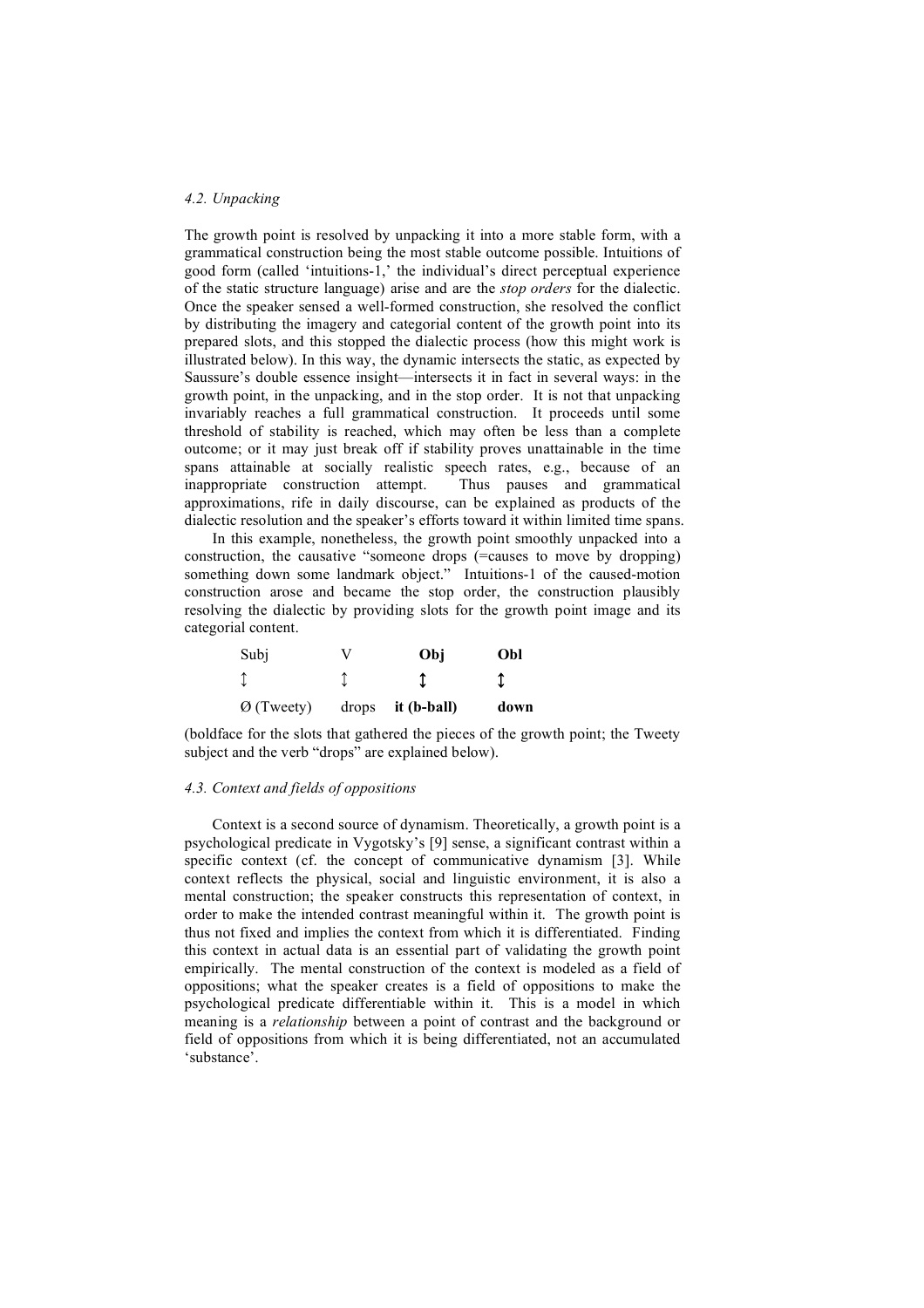#### *4.3.1. The catchment*

A further concept, the catchment, provides an empirical route for finding this field of oppositions. A catchment comprises multiple gestures with recurring form features, and reveals the discourse segment to which the growth point belongs. More than one catchment can be simultaneously active for the same growth point. The full complement of catchments can suggest the oppositions from which the growth point is being differentiated.

To identify the catchment in the "it down' case, we look for other gestures in which the hands are shaped and/or move similarly to the target gesture, and see if these gestures comprise a family with thematic continuity. We find such a family; in the speaker's rendition, similar two-handed gestures had to do with the bowling ball in the role of an antagonistic force, contra-Sylvester.

#### *4.4. A full analysis*

We can thus further specify the "it down" growth point: it was a psychological predicate differentiating the bowling ball *as* this antagonistic force. Various antagonistic forces against Sylvester were the field of oppositions; the differentiated version was this force in the form of the bowling ball moving downward. The growth point and this context provide a richer picture of the speaker's idea unit than a purely referential reading of the phrase, "drops it down the drainpipe," suggests:

#### Ways of Thwarting Sylvester: Bowling Ball Downwards

Also, we can now explain the timing of the gesture: the downward thrust coincided exactly with the linguistic categorial content with which it formed a growth point, idea unit, or psychological predicate. It skipped the verb "drops," despite the fact that this verb described the bowling ball's motion down, precisely because the verb does not describe the bowling ball in its role as an antagonistic force; it describes what Tweety did, not the bowling ball, and thus could not have categorized the image with the intended meaning. The speaker's core idea was not dropping but the idea of the bowling ball moving down as an antagonistic force. Hence, the details of how gesture and speech combined, including timing, can be explained as aspects of the speaker's construction of the psychological predicate in the context, which is to say her thought process in context. (Other psychological predicates in the same catchment also conveyed the antagonistic force theme, specifying its effects on the unfortunate Sylvester: how he became a kind of living bowling ball, rolled down a street, into a bowling alley, and knocked over all the pins. Each of these can be analyzed in turn as psychological predicates differentiating further contrasts within the Antagonistic field of oppositions.)

The growth point was unpacked into a caused-motion construction, as noted, and we can analyze this and explain where the remaining pieces of the utterance, Ø (Tweety) and "drops", came from as well. Unpacking is more than just finding a construction in which to house a growth point; it includes the differentiation of further meanings each with their own contexts, and integrating them with the growth point so that the construction, including its semantic frame, can resolve it. The unpacking took place in a second catchment, also active during the speaker's representation of the bowling ball episode. The immediately preceding utterance was, "he tries going [**up**] the in**sid**][e of t**he drai**npipe]," which segued directly into our target utterance.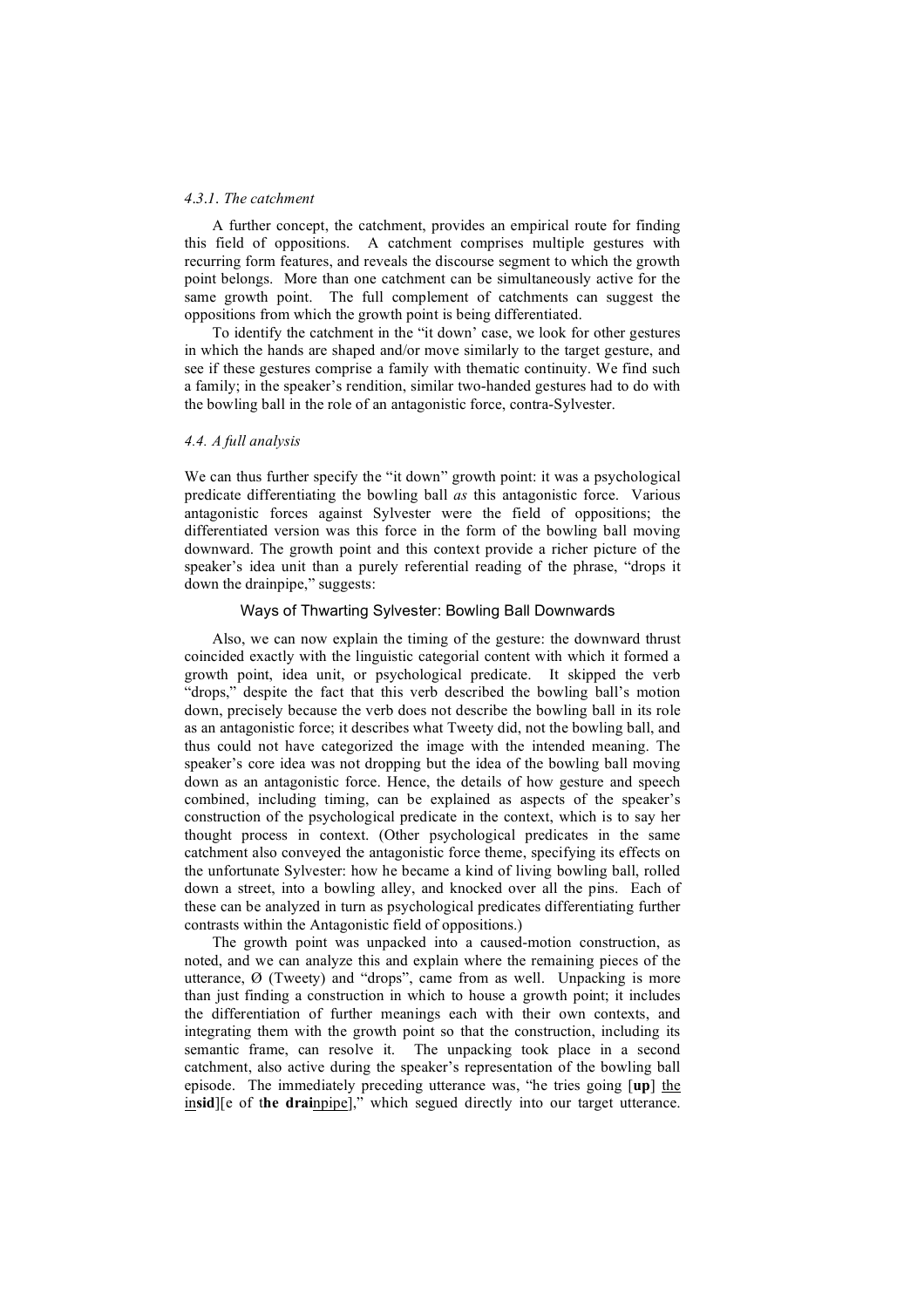The three gestures (in bold) were made the same way, with one hand rising upward, the first finger extended. Although this may include pointing, the gestures occurred with the theme of Sylvester acting as a force of his own (for many speakers an extended first-finger gesture conveys compression: Sylvester, inside the pipe, squeezes his plump body down to about half size). So, for this speaker, the utterance and the target utterance comprised a paradigm of opposed forces. Opposed forces was her way of construing the episode: not merely the bowling ball and Sylvester colliding, but Sylvester, a force moving up, versus the bowling ball, a force moving down—each force with its own gesture imagery. The bowling ball moreover was not the original antagonistic force; the sentence was "(Tweety) drops it down," which starts out with Tweety in the subject slot as the force. The speaker understood from the cartoon that she had to make the bowling ball into this force. The verb "drops" plus the caused-motion construction neatly achieved the shift from Tweety to the bowling ball. This is the growth point account how the verb and the Tweety subject made their way into the utterance.

The whole target utterance was thus the product of two contexts: 1) the growth point in the context of the bowling ball as an antagonistic force: this was the core idea unit; and 2) caused-motion with "drops" and Tweety as subject: the further meanings in the paradigm of opposed forces that resolved the imagery-language dialectic, and shifted the antagonistic force to the bowling ball. The target utterance, although a single grammatical construction, grew out of two distinct contexts and gained oppositional meaning from each.

The linguistic side of a growth point is not necessarily grammatical. The "it down" growth point is not grammatical but nonetheless formed a growth point with the downward image in the context of thwarting Sylvester. Nor is it necessarily a verb (a popular psycholinguistic hypothesis that the verb is the starting point, is contradicted by the preparation phase passing straight through "drops"). The growth point can be any co-expressive linguistic category(ies) that enables the intended point of contrast to be differentiated within a field of oppositions built in part to make the contrast possible. Unpacking then must find a construction to resolve the growth point into a stable pattern.

Metaphoricity is present also. The downward moving bowling ball existed as something else, as an abstract idea of an antagonistic force. The importance of the metaphor is to enable the abstract, non-imaged meaning of an antagonistic force to become an image and to take part, as an image, in an imagery-language dialectic. In this way metaphoricity was an essential part of the growth point (not only in this case but in numerous others, perhaps all). This bowling ball metaphor was an impromptu creation but other gesture metaphors are culturally established but play the same role of enabling imagery-language dialectics with abstract unimageable meanings. An illustration is the 'palm up open hand', in which the hand(s) appear to present a discursive object. The metaphor is recognizable as the so-called 'conduit' metaphor, an image of the general metaphor culture (but not universal), in which an abstract idea is presented as if it were a substance in the hand or a container (cf. verbal examples like "the movie had a lot of meaning," where the movie is a container, or "she handed him that idea," where an idea is on the hand).<sup>5</sup>

<sup>&</sup>lt;sup>5</sup>The gesture includes iconicity obviously, but also, in the placement of the hands in the upper central space, deixis indicating an upper space locus; and following Kevin Tuite's [22] proposal that in every gesture there is a rhythmical pulse, something like a beat indicating that content has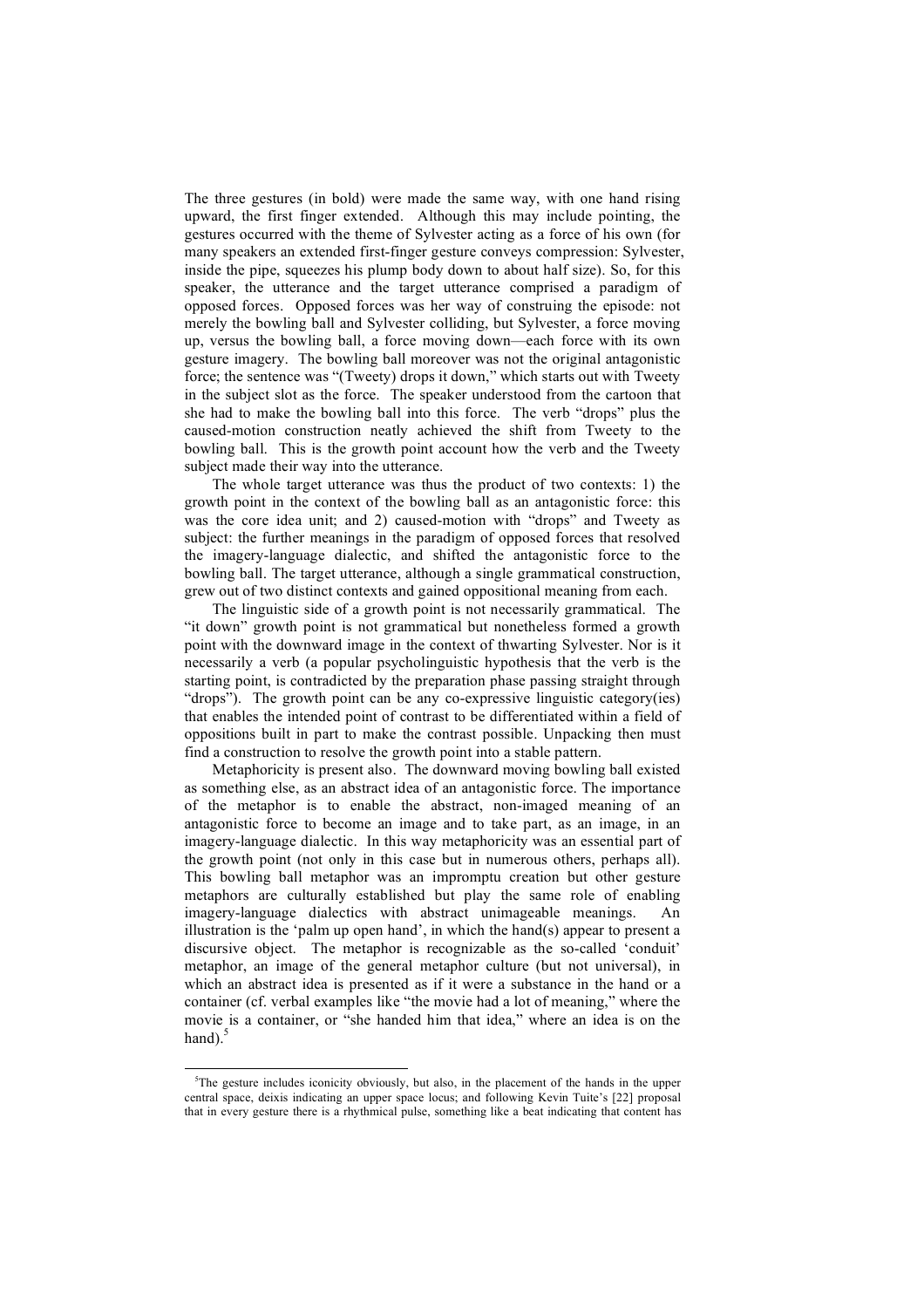#### *4.5. Summary*

The growth point is thus a theory of the cognitive core of utterances; what thought units are like as they begin; their incorporation of context; how they evolve dialectically and how imagery intersects linguistic form to create a surface utterance. However, it is a limited model. It says nothing of how growth points are activated. This includes lexical activation, as in the case study, where part of the categorial core—the "it"—was triggered by the ball reference (and word "ball") in the preceding clause. Models of lexical retrieval may apply but it is also possible that such models are inadequate to explain this kind of feedforward (since it is not actually 'feedforward'—the word "ball" was not just shipped ahead to become the next GP; rather it triggered a whole new precise idea in the speaker's mind, where the ball took on the role of antagonist). Also, we see in the "it down" case study that tracking the scope of recent co-references is assumed in the model but not explained—the "it" indicates co-reference vis-à-vis the earlier "ball" but there is no mechanism for this at present. It may be that some of the missing ingredients are matters of new elaborations (how the GP was initiated at the first mention of "ball" in the preceding clause for example, how "it" indexes the co-reference of the bowling ball), but others belong to another realm altogether—the proper modeling of speaker's purposes, for example, including the seemingly correct intuition that local purposes are created by the process of verbal thought as much as guiding them, beacon-like. Some of the lexical activation problems may be solved only once this further mystery is plumbed.

I apply this theoretical framework over a range of situations—discourse and gesture in different languages (Turkish, Spanish, Mandarin, as well as English); gestures of children; the Whorfian hypothesis compared with Slobin's thinking for speaking [23, 24]; linguistic impairments (aphasia; righthemisphere damage, which impairs discourse cohesion; and the split-brain state, all of which were described in [4] but are now integrated into a new neurogestural model) [1].

#### **5. Gestures and inhabitance**

A further point places this entire discussion on a different plane and in so doing provides an answer to the question: what becomes of an imagery-language dialectic when gestures do *not* appear? We get a deeper understanding of the imagery-language dialectic by introducing the concept of a 'material carrier'. A material carrier is the embodiment of meaning in a concrete enactment or material experience. A material carrier appears to enhance the symbolization's representational power. The concept implies that the gesture, *the actual motion of the gesture itself*, is a dimension of meaning. Such is possible if the gesture *is* the very image; not an 'expression' or 'representation' of it, but is *it*. The gesture *itself* is a component of the dialectic. From this viewpoint, a gesture is an image in its most developed—that is, most materially, naturally embodied form. The absence of a gesture is the converse, an image in its least material

significance beyond its immediate setting, in the wider discourse, for example. Thus, one gesture includes all semantic components, and this is not a unique case. Multiple components is a reason for rejecting the idea of gesture types and thinking instead of dimensions—metaphoricity, iconicity, deixis, emphasis (i.e., beats), etc.—on which gestures load to differing degrees.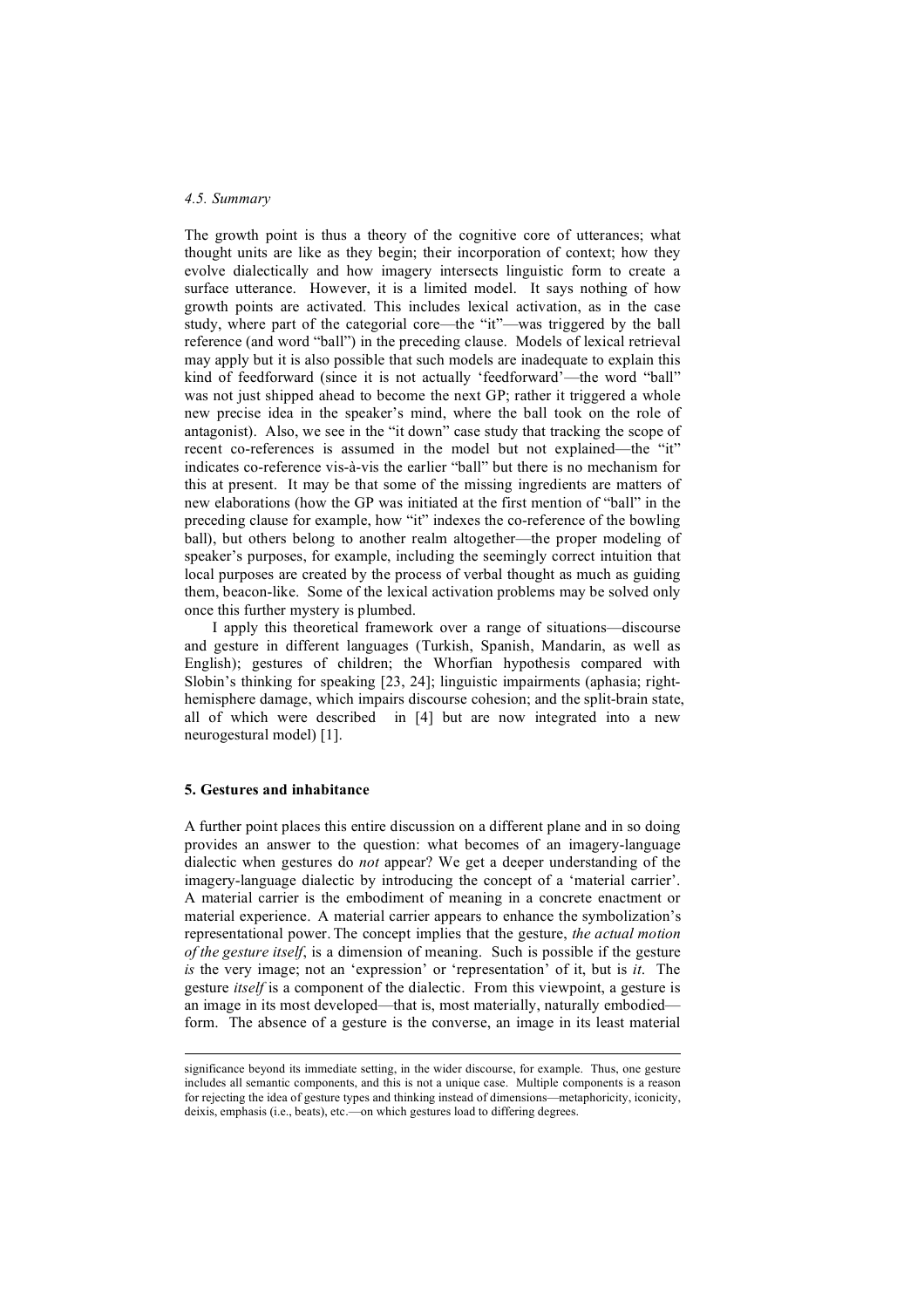form. The greater the felt departure of being from the immediate context, the more likely its materialization in a gesture, because of its contribution to being. Thus, gestures are more or less elaborated depending on the importance of material realization to being. Absence of gesture is then explained in the dialectic framework: it is the predictable result of a minimal departure from context; with repetitive or denatured contexts imagery fades and, Cheshire Catlike, only the leer of purely word-thought remains. Merleau-Ponty [25] expressed a similar view of language in *The Phenomenology of Perception*: "The link between the word and its living meaning is not an external accompaniment to intellectual processes, the meaning inhabits the word … What then does language express, if it does not express thoughts? It presents or rather it *is* the subject's taking up of a position in the world of his meanings" (p. 193). The "it down" growth point was this speaker's taking up of a position in the world of her cartoon narration, her momentary state of being, materialized in the image of the bowling ball as an antagonistic force.

#### **6. The social/mental interface**

A further dimension, as Vygotsky [9] famously argued, brings out that human thought is fundamentally social in character, even in the absence of an active interlocutor. Such implies that growth points are intrinsically social; hence a dialectic with conventionalized social gestures fits right in (cf. [19]). The growth point indeed does not describe a mind-in-isolation. Social context effects were present even in the case study—that a gesture occurred at all presumed a listener, and the gesture was presented to the listener in central space. Any social minimalism reflects the limits of the circumstances, not a restriction of the concept itself, and in fact work in my lab in recent years, especially by my PhD students, has revealed social-interactive contexts of the growth point.

Özyürek [26] showed that changing the number and the spatial loci of listeners has an effect on the speaker's gestural imagery. Thus, among the shaping factors in a field of oppositions was the speaker's social interactive context. Plugging this result into the growth point model, we infer that an imagery-language dialectic can be altered by changes of the social context.

And dialogues result in individuals inhabiting *similar growth points*. One can find two-party growth points, gestures from one person synchronizing with a second person's speech, and vice versa—someone's speech accompanied by another person's gestures (experiments by [27], [28], and Duncan pers. comm., respectively). Conversations are dynamically affected by the participant's gestures, even decisively altering direction when a conflict arises over the meanings metaphorized in the shared gesture space [29]. Such conflicts produce diverging imagery-language dialectics, which speakers attempt to realign.

On the other hand, when one speaker attempts to insert a false scene into a narration a joint GP is often impossible, as shown in the immediate breakdown of the interchange with the listener (the listener's confusion is the 'lie-detector'; research by Franklin). Finally, turn taking exchanges and interactions in group meetings can be explained in terms of 'mind-merging', in which turn-exchange signals synchronize GPs between outgoing and incoming speakers [30].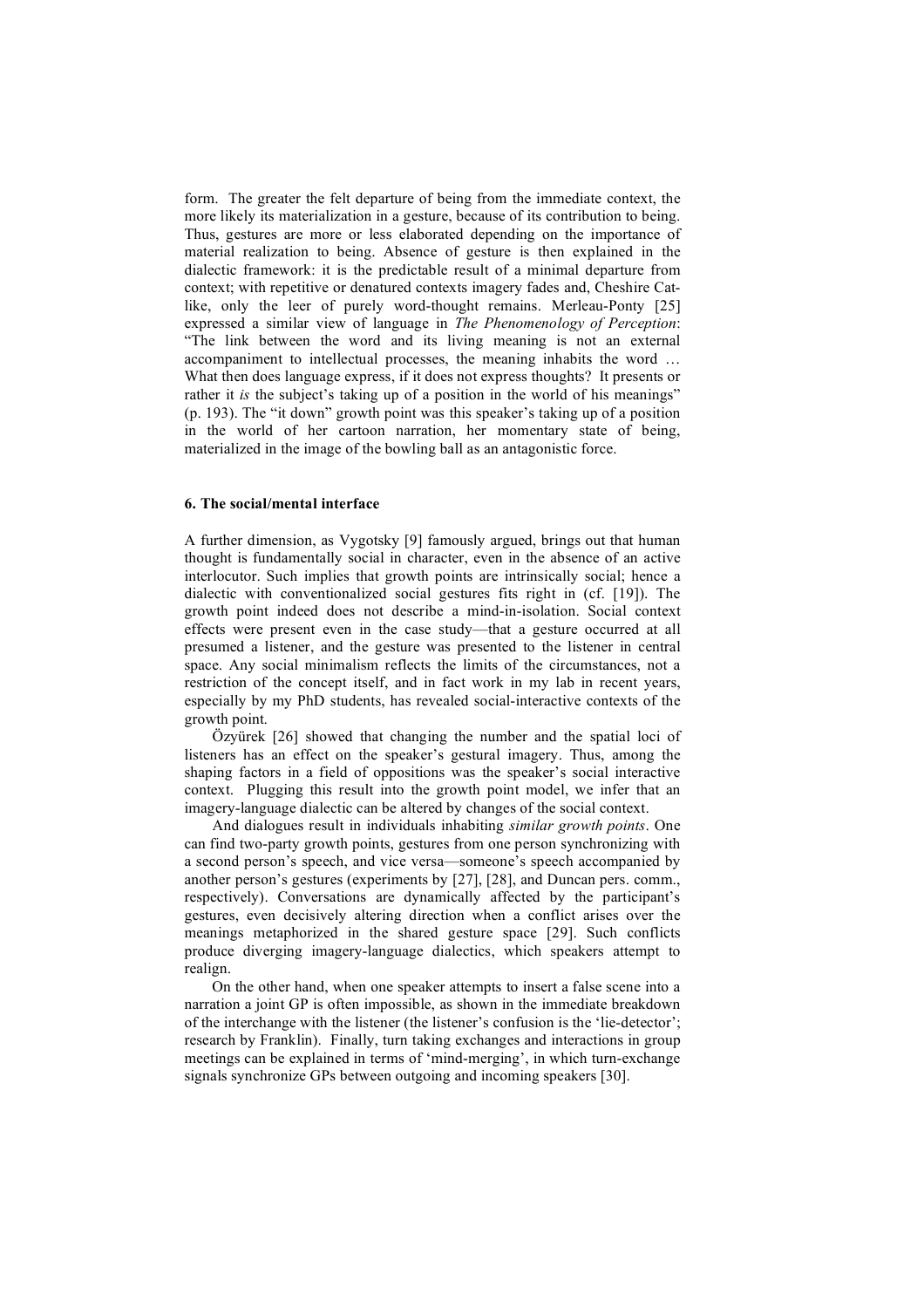# **7. Problems with modeling<sup>6</sup>**

As we have seen, gestures can be conceptualized as objects of cognitive inhabitance and as agents of social interaction. Inhabitance seems utterly beyond current modeling. An agent of interaction may be modelable, but here we focus on what is called the global property of gestures: can it be modeled? A main sticking point for a model of the GP appears to be its character as a minimal dialectic unit. One aspect of this is the global character of gesture imagery. Being global seemingly cannot be modeled, but read on.

*Global* refers to the fact that the determination of meaning in a gesticulation proceeds in a downward direction. The meanings of the 'parts' of the gesture are determined by the meaning of the whole. In fact, parts come into being only in the meaning landscape of the whole; they have no independent existence (so, for example, the palms facing down mean agenthood, but the individual fingers meaning nothing; or in a different case, the first finger extended means compression but the palm means nothing—the parts depend in both cases on the global significances of their gestures). This semiotic model contrasts to the upward determination of meanings in sentences. *Synthetic* refers to the fact that a single gesticulation concentrates into one symbolic form distinct meanings that might be spread across the entire surface of the accompanying sentence.

The problem is that the use of features in computational models appears to force the process of gesture creation to be combinatoric, thus losing the opposition of semiotic modes essential to the dialectic (global imagery vs. combinatoric language). Features would be combinations of forms and meanings like: the hands a) facing down  $(\rightarrow)$  force downward), b) shaped around and over an imaginary sphere  $(\rightarrow)$  bowling ball), and c) moving downward jointly  $(\rightarrow$  direction of bowling ball and force). In a model, such form-meaning pairs combine to create a gesture with the intended significance.

To be global, however, the process wants to work from the overall meaning downward. Even if we force a model to proceed in this direction, it appears that form features need to have their own meanings in order for a global meaning to find them—but do they? Here are some thoughts:

- The specific form features of the gesture are constrained by mechanical factors—where the hands already are, their current orientation, etc, which need not have anything to do with current significance.
- Suppose that significances trickle down into a configuration that already exists and the speaker then improvises something that we, on analysis, decide means 'spherical', 'downward', and 'effort'—what does she need to do for this?
- She needs to perform *an action that embodies these meanings*. Does this imply combining form-meaning features? *Or is it enough to 'act'*? Is the action of propelling a bowling ball downward sufficient to generate a gesture with the significances we are after?
- The idea of *coordinative structures* (the Haskins-related action model) seems to apply, with the addition of a thought-language-hand link (accessing and steering coordinative structures using significances). Coordinative structures are not themselves significant forms; they are

<sup>&</sup>lt;sup>6</sup> I am grateful to the GP to the Max group at ZiF, the University of Bielefeld—Sue Duncan, Timo Sowa and Stefan Kopp—for freewheeling discussions of the material in this section.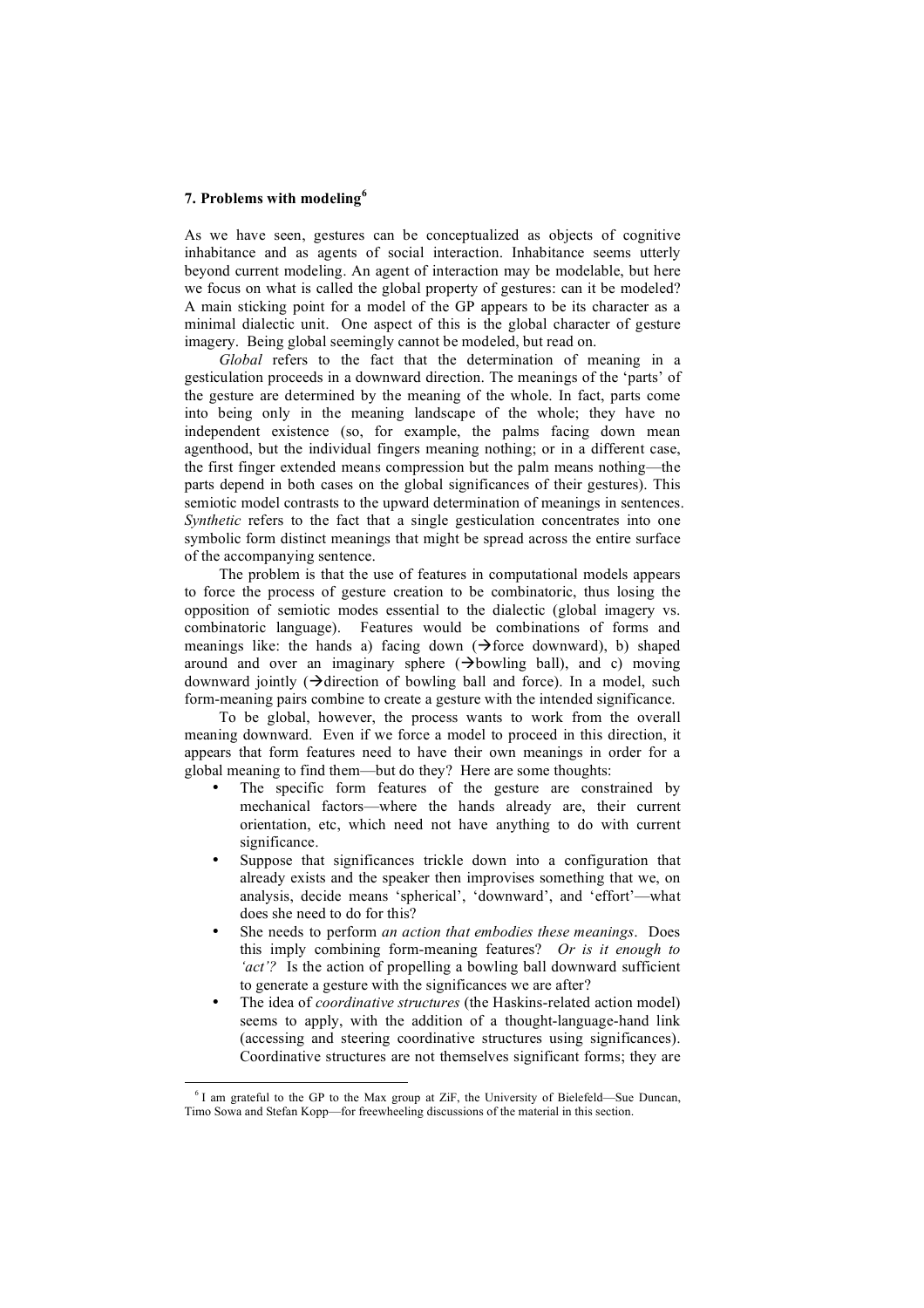"flexible patterns of cooperation among a set of articulators to accomplish some functional goal" (anonymous Yale linguistics handout found by Google).

*Using coordinative structures*. The goal is to exploit the inherent flexibility of coordinative structures in such as way that significances activate and shape them. Do coordinative structures so managed avoid the combination problem or are they just a fig leaf? The question is: does the idea of the bowling ball as an antagonistic force moving downwards automatically take care of features such as size (largish), placement (upper), direction (down), and motive force (agenthood)? As I understand coordinative structures, they work like tuned springs. They start off from some initial state and tamp down as they approximate the target: an object or an image. If the attractor can be a real object, with a thought-language-hand link, as IW reveals, it can also be a *significance* (e.g., the idea of a bowling ball being thrust downward and its metaphoric meaning of an 'antagonistic force').

*So, the resolution*: ideas or significances are attractors of coordinative structures; the coordinative structures zero in on these attractors; the properties of the *attractor* bring out features in the coordinate structures interactively: so features are outcomes, not initial conditions, with significances that derive from the action as a whole, and this is the global property. There is no lexicon of feature-meaning pairs ('facing down  $\rightarrow$  force downward' and the like). The features arise during the action itself. Once a gesture has been created it is usually true that we can identify features of form that carry meanings, but these are the outcomes of the gesture, not the source. Each coordinative structure is an 'action primitive', but the critical difference from a feature is that coordinative structures do not have significances. Cornelia Müller's implicit actions in gesture (drawing, outlining, sculpting, grasping, etc.) reemerge as packages of coordinative structure, or patterns of patterns adapted to objects, actions or shapes [17], now adapted to ideas, as kinds of metaphors at the origin of an imagery-language dialectic.

I can't judge the computational feasibility of this resolution, but it does seem to provide a way to generate global imagery with significances that descend from wholes to parts non-compositionally. It is conceivable, at least worth mentioning, that a hybrid analog-digital machine could correctly model the growth point. The analog device itself could be simulated digitally, of course, but should simulate such properties as three-dimensional space, limited but varying granularity, differentiation of spatial blocks, orientations, etc. These properties establish the coordinative structures targeting significances, as described.

*But not modeled*: not modeled by coordinative structures is the growth point itself. Coordinative structures explain the global property, essential to a dialectic, but not the differentiation of psychological predicates; growth; inseparability from context; co-presence of imagery and linguistic categorization; the co-expressiveness of imagery and language; internal tension and motivation; or change/unpacking. In short, the 'essential duality' of language [10] of which the growth point is a minimal unit, seems at present impossible to model by a computational system.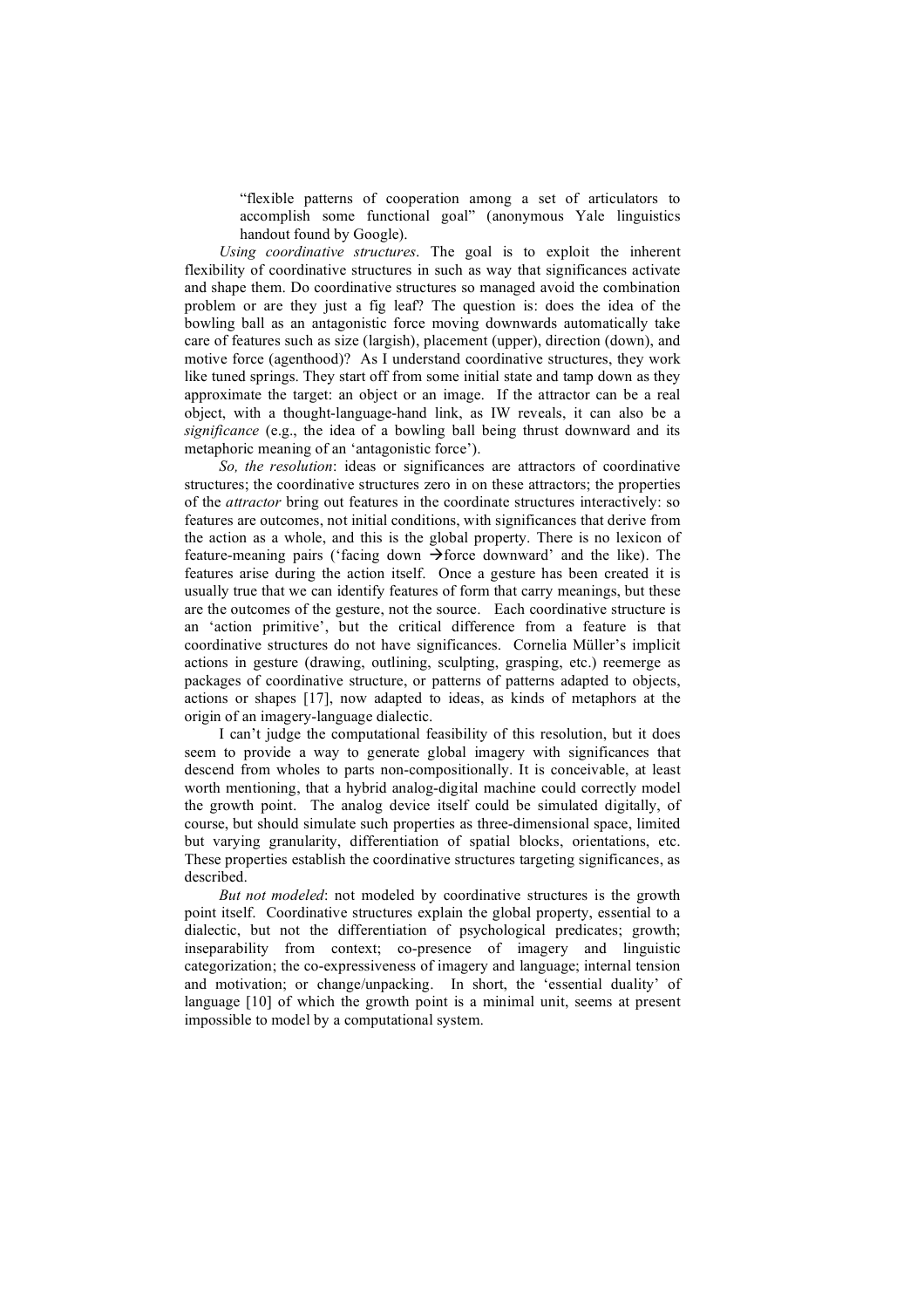#### **8. Language origins: 'the ultimate answer'**

An important new source of observations is the case of IW, a man who suffered, as a young adult, sudden and complete deafferentation from the neck down [31]. IW relearned movement control by utilizing vision and cognition, and he now, decades later, controls motion in this way to perfection. He also performs gestures with speech synchrony and co-expressiveness and does so even without vision, a condition where nongesture instrumental actions are impossible for him. In other words, actions for IW organized by language and thought have properties beyond those of goal-directed actions. His case suggests a partial dissociation in the brain of the organization of gesture from the organization of instrumental action, and the existence of a dedicated thought-language-hand link that would be the common heritage of all humankind.

# *8.1. Evolution of the thought-language-hand link*

We accordingly end with an attempt to provide 'the ultimate answer' to the question of an imagery-language dialectic—why it exists at all—with a theory of language evolution that focuses on this thought-language-hand link. I develop a hypothesis that the origin of language crucially depended at one point on gestures (I do not mean that the first form of language was gestural: I intend something quite different, as I will explain below). Without gestures, according to this hypothesis, the brain circuits required for language could not have evolved in the way they apparently have. In common with much recent speculation, the theory presupposes the recently discovered 'mirror neurons', but adds something theoretical. This is 'Mead's loop' (named after the philosopher, George Herbert Mead [32], who wrote that "Gestures become significant symbols when they implicitly arouse in an individual making them the same response which they explicitly arouse in other individuals."), which I propose supplements the mirror neuron circuit.

# *8.1.1. Mirror neurons and Mead's loop*

According to Mead's loop, what was selected in human evolution is a capacity, not present in other primate brains, for the mirror neuron circuit to respond to one's *own gestures* as if they belonged to someone else (thus gesture is activated as part of social interaction, producing among other things the social dependence of gestures when the addressee is invisible—speaking on the phone, a blind person talking to another blind person—but not speaking into a tape recorder). Crucially, Mead's loop brings the meanings of gestures into an area of the brain where actions are orchestrated. It provides a way for significances other than the significances of actions themselves to co-opt the action orchestration machinery of Broca's area, and explains how and under what conditions the IW-revealed thought-language-hand link could have evolved. A creature who possessed such a capacity, however minimally, would have had advantages in child rearing, for example, being better able to scaffold and error correct (plausible vectors for the origin of language being mothers and infant children; an origin of language *acquisition* as well as of language).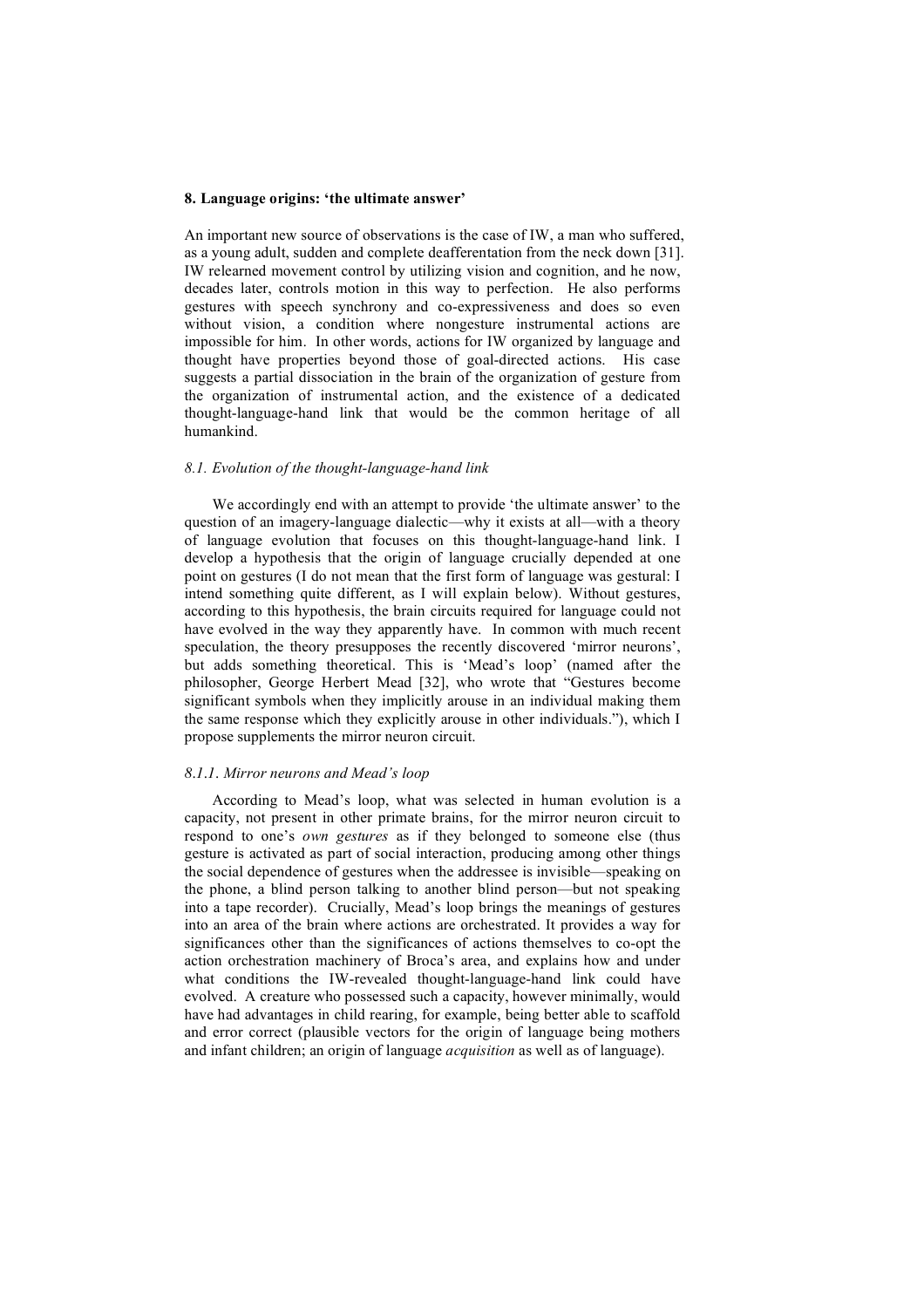#### *8.1.2. But not gesture-first*

Contrary to a theory from Condillac that has been enthusiastically revisited in recent years [e.g. 33, 34], that the initial form of language was gesture, I am advocating that evolution selected an ability to *combine* speech and gesture. Speech and gesture would have evolved *together*, with no gesture-first stage. The plausibility of this hypothesis is enhanced by William Hopkins' observation that chimpanzees show hand dominance for gestures only when the movements co-occur with vocalization (Hopkins pers. comm.). The last common ancestor may therefore already have had a vocalization-gesture link. The postulated thought-language-hand link could build on this precursor during its own selection via Mead's Loop, but gesture-first would had to have circumvented it. Further, if there had been a gesture-first step it would not have led to human language but to pantomime (pantomime could have its own evolution, landing at a different point on Kendon's Continuum, reflected today in different timing re speech—alternating rather than simultaneous). But speech could not have evolved without simultaneous gesture, and gestures could not have evolved without a never-ending duet with speech [35].

#### **References**

- [1] McNeill, David 2005. *Gesture and thought*. Chicago: University of Chicago Press.
- [2] Nobe, Shuichi 2000. Where do *most* spontaneous representational gestures actually occur with respect to speech? In D. McNeill (ed.), *Language and gesture*, pp. 186-198. Cambridge: Cambridge University Press.
- [3] Firbas, Jan. 1971. On the concept of communicative dynamism in the theory of functional sentence perspective. *Philologica Pragensia* 8: 135-144.
- [4] McNeill, David. 1992. *Hand and mind: What gestures reveal about thought*. Chicago: University of Chicago Press.
- [5] Mayberry, Rachel & Jaques, Joselynne. 2000. Gesture production during stuttered speech: insights into the nature of gesture-speech integration. In D. McNeill (ed.). *Language and gesture*, pp. 199-214. Cambridge: Cambridge University Press.
- [6] Cassell, Justine, McNeill, David, & McCullough, Karl-Erik. 1999. Speech-gesture mismatches: evidence for one underlying representation of linguistic and nonlinguistic information. *Pragmatics & Cognition* 7: 1-34.
- [7] Kelly, Spencer D., Barr, Dale J., Church, R. Breckinridge, & Lynch, Katheryn. 1999. Offering a hand to pragmatic understanding: the role of speech and gesture in comprehension and memory. *Journal of Memory and Language* 40: 577-592.
- [8] Iverson, Jana M. & Goldin-Meadow, Susan. 1997. What's communication got to do with it? gesture in congenitally blind children. *Developmental Psychology* 33: 453-467.
- [9] Levelt, Willem J. M. 1989. *Speaking: From Intention to Articulation*. Cambridge: MIT Press/Bradford Books.
- [10] Vygotsky, Lev S. 1987. *Thought and language*. Edited and translated by E. Hanfmann and G. Vakar (revised and edited by A. Kozulin). Cambridge: MIT Press.
- [11] Saussure, Ferdinand de. 2002. *Écrits de linguistique général* (compiled and edited by S. Bouquet and R. Engler). Paris: Gallimard.
- [12] Wundt, Wilhelm. 1970. The psychology of the sentence. In Arthur Blumenthal (ed. and trans.), *Language and P\psychology: Historical aspects of psycholinguistics*, pp. 20-33. New York: John Wiley & Sons Ltd.
- [13] Hockett, Charles F. 1960. The origin of speech. *Scientific American*, 203: 88-96.
- [14] Ishino, Mika. 2001. Conceptual metaphors and metonymies of metaphoric gestures of anger in discourse of native speakers of Japanese. In M. Andronis, C. Ball, H. Elston & S. Neuvel (eds.), *CLS 37: The main session*, pp. 259-273. Chicago: Chicago Linguistic Society.